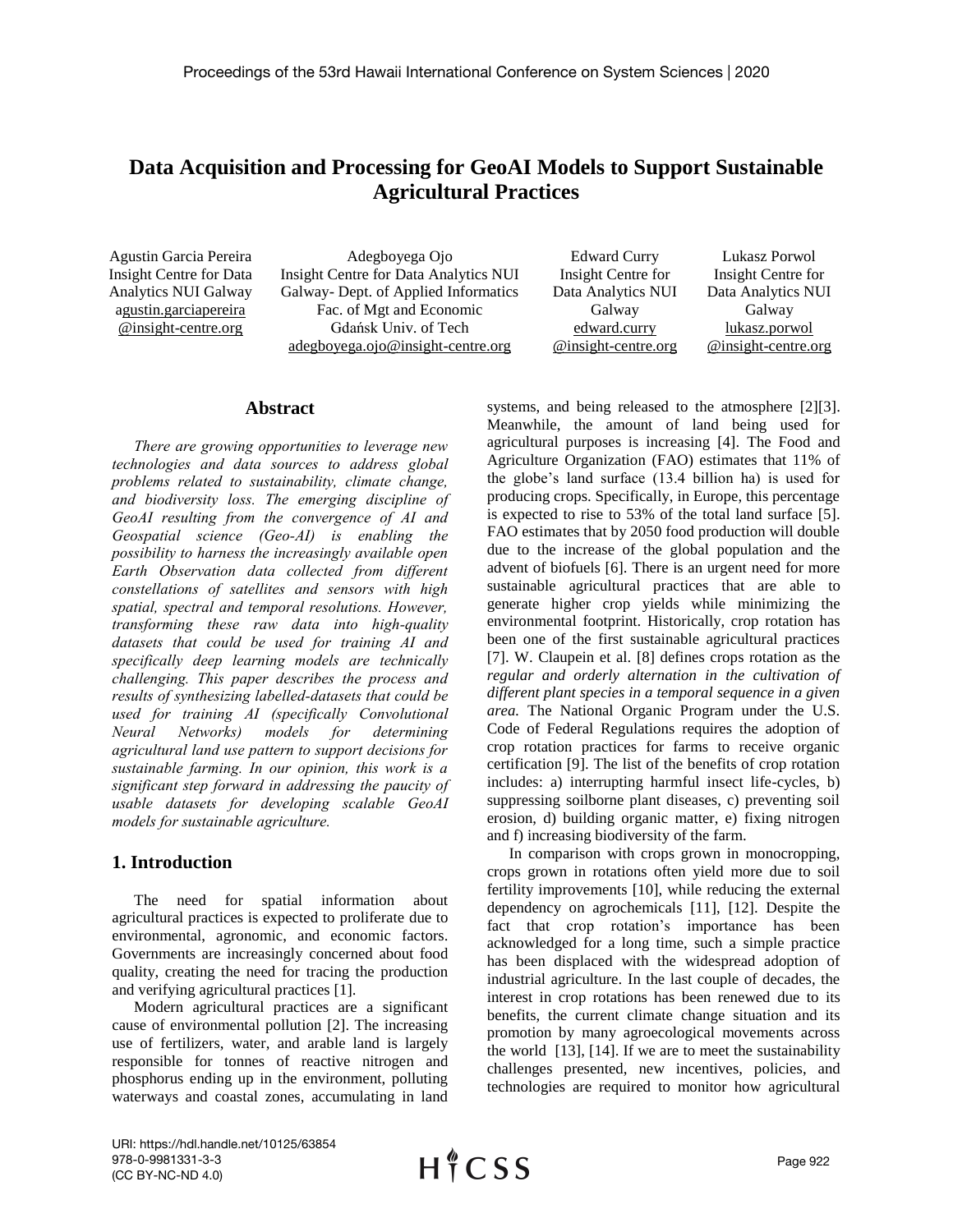practices shape, fortunately not irreversibly, the surface of the Earth [15]. The situation described earlier highlights the importance of mapping and characterizing cropping practices. To this end, the literature suggests that remote sensing has been an effective tool for monitoring the land surface properties resulting from human practices. Despite significant efforts made in this area, an extensive literature review shows that only 9% of the total remote sensing and agriculture publications focus on cropping practices [16]. Moreover, due to the wide variety of agricultural practices and the complexity for describing them over large areas using satellite data, studies have been mostly limited to case studies [17]. Earth is continuously monitored by satellites, drones and different types of sensors as never before, providing rich data at different dimensions' resolutions, while the internet has made it widely available and accessible. For instance, the two Sentinel-2 satellites provide worldwide and freely distributed images every five days, while Landsat-7 and Landsat-8 missions offer an eight-day revisit time [18]. Despite this fact, most recent AI models or classifiers used in operational mapping generally use single date spectral data for classification, due to the technical challenge in leveraging the rich time-series data for characterizing land cover dynamics [19]. Recently, deep learning has shown outstanding results in many fields including remote sensing. Harnessing the ability of these models to learn feature representations exclusively from raw data without the need of domain-specific knowledge, deep neural networks have been used in tasks including image classification, object detection, semantic segmentation, classification from time series and anomaly detection [20], [21] in remotely sensed imagery. This emerging intersection of geospatial science and artificial intelligence is referred to in the literature and in the industry as GeoAI.

In this work, we present a process (pipeline) that consumes satellite imagery and creates temporallysampled and labelled datasets that could be used for training Convolutional Neural Networks or deep learning models for mapping and identifying cropping practices.

### **2. Background**

The availability of Earth Observation (EO) data is continuously increasing thanks to the contributions of Landsat and Sentinel archives [19]. At the same time, community-based geospatial databases collect a vast amount of crowdsourced georeferenced data that contribute to describing objects and things based on their location. It is estimated that 80% of the data

created every day is georeferenced [22] indicating its relevance for discovering knowledge. The increasing volume and types variety of collected geospatial big data creates new opportunities but also poses additional challenges in storing, managing, processing, analyzing and visualizing data [22]. With the advent of cloud computing and GPUs and decreasing computing cost, hardware limitations and software barriers hindering large data processing have been largely lowered. The advances in computing power and data availability comes in parallel to significant developments in the field of artificial intelligence (AI) algorithms, in particular, deep learning. The availability of a plethora of AI solutions and strong industry support, offering affordable data processing services, has opened up opportunities for new applications. The term "GeoAI" has also been already widely utilized by the Industry and practitioners ahead of the majority of academic researchers and scientists in the domain who yet rarely refer to that term even though their works are strongly related. Microsoft and Esri joined their efforts to present the GeoAI data science virtual machine, integrating the popular ArcGIS Pro capabilities, such as geospatial analytics and visualization, with AI cloud technology and infrastructure  $<sup>1</sup>$ . In this context, GeoAI is defined by</sup> T. Vopham et al. [23] as "*an emerging scientific discipline that combines innovations in spatial science, artificial intelligence methods in machine learning (e.g., deep learning), data mining, and high-performance computing to extract knowledge from spatial big data*" and [24] states that "*the moulding together of artificial intelligence (AI) and the geographic/geographic information systems (GIS) dimension creates GeoAI*".

### **2.1. GeoAI applications**

GeoAI models have been developed for different applications. In this section, we describe some specific contributions using GeoAI, and in section 2.2 we describe how these models can be utilized for advancing the mapping and classification of agricultural practices. The publications analyzed were the result of a search in the Scopus database using the keyword "geoai". We also included three articles from the platform Medium<sup>2</sup> that we considered valuable to showcase GeoAI potential. We clustered the applications areas in four different categories: *geospatial modeling*, *imagery processing*, *navigation* and *governance and societal* and we briefly describe them next.

 $\overline{a}$ 

<sup>1</sup> [https://azure.microsoft.com/en-us/blog/microsoft-and-esri-launch](https://azure.microsoft.com/en-us/blog/microsoft-and-esri-launch-geospatial-ai-on-azure/)[geospatial-ai-on-azure/](https://azure.microsoft.com/en-us/blog/microsoft-and-esri-launch-geospatial-ai-on-azure/)

<sup>2</sup> <https://medium.com/>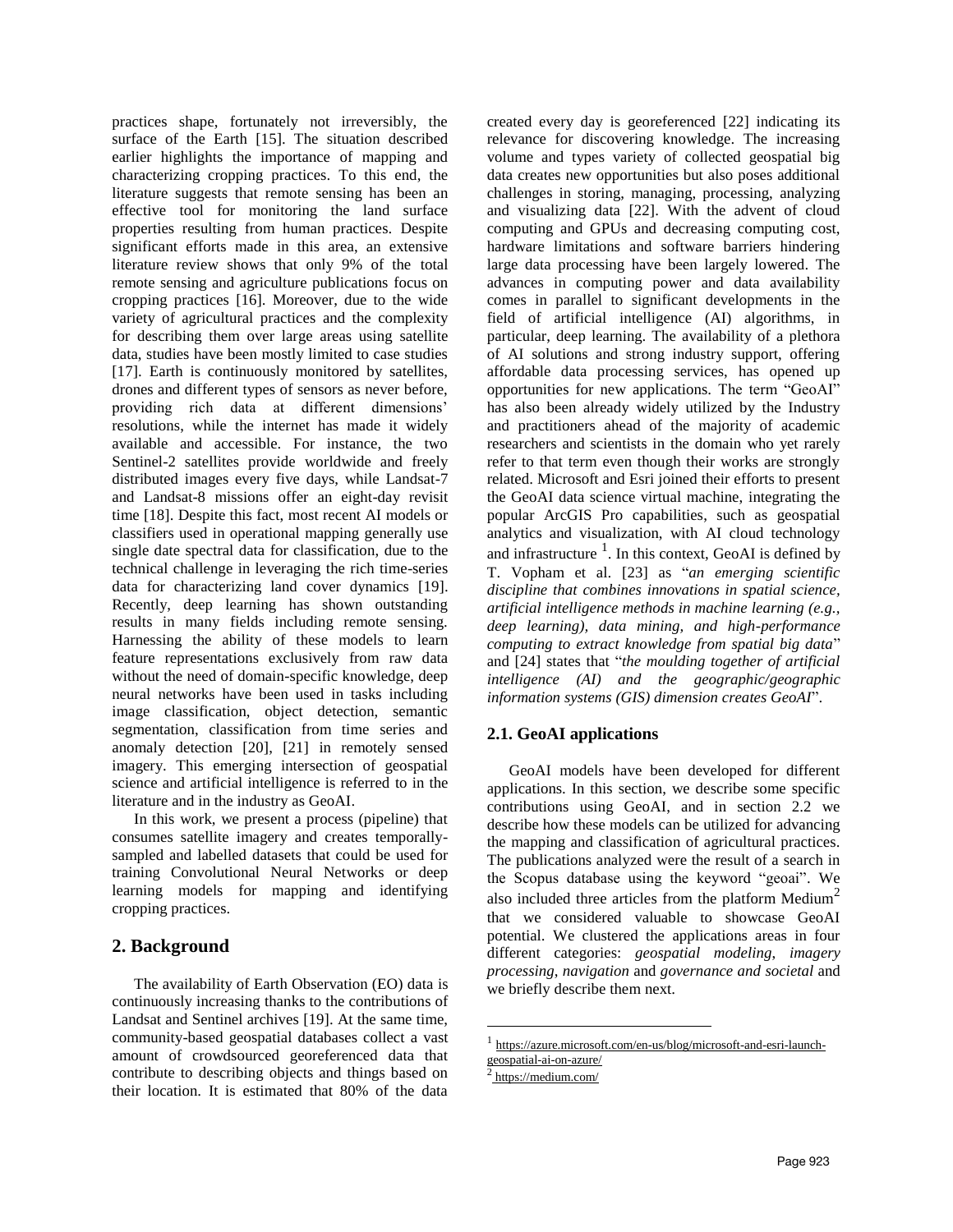#### **2.1.1. Geospatial modeling**

The ability to infer the behavior of different variables in the spatial dimension is key to understand how different phenomena and events occur and the interrelation between them. S. Law et al. [25] used Google Street View images and an abstract 3D model of a city created with Esri City Engine to train a Convolutional Neural Network (CNN) able to predict the probability of having an active frontage on every single street segment in London, providing important insights for urban design and security in public spaces. K. Elgarroussi et al. [26] created a spatiotemporal emotion change analysis framework that monitors and summarizes the change of positive and negative emotions over time and space. Authors used geolocated tweets collected in the state of New York in June 2014, a contour-based spatial clustering algorithm and VADER (a sentiment analysis tool) to assign an emotional score to each tweet. The study presents a novel approach for sentiment change storytelling. In the contribution of G. Xi et al. [27], authors used a geolocated dataset of influenza-like illnesses (ILI) activities in Shenzhen City, China to train a CNN with Residual learning able to predict influenza trends by integrating the spatial-temporal properties of influenza at an intra-urban scale. The experiments show that the model outperformed other four baselines models for one-week-ahead and two-weekahead predictions. S. Srivastava et al. [28] trained a CNN using Google Street View imagery and a dataset of Amsterdam's buildings to predict multiple co-occurring building function classes per building. The proposed model contemplates several zoom levels of the acquired images and outperformed other baseline CNN models. T. Vopham et al. [23] presents an overview of the use of GeoAI in environmental epidemiology. Authors state that the use of spatial and temporal big data integrated with highperformance computing, data mining, deep learning, and big data infrastructures can help predict the amount of an environmental factor at a particular time and location and produce high-resolution exposure models that represent a particular environmental variable. They point out the potential use of GeoAI for addressing human health-related problems. In this way, [24] describes the importance of location in population and individual health and poses the increasing importance of GeoAI models and new sources of data for improving human health. Despite publicly-available mobility trajectory datasets are fundamental for algorithms' training and performance assessment, genuine privacy concerns restrict their use. To address this problem, V. Kulkarni [29] used a Nokia Mobile mobility traces dataset of 191 users collected in Switzerland over two years to train a Long Short-term Memory (LSTM) recurrent neural network (RNN) that extracts substantive behavioral patterns of users from actual mobility traces datasets. This work aims to create new and larger datasets, that simulate the actual characteristics of users from a given dataset.

#### **2.1.2. Remotely sensed imagery processing**

Effective large aerial imagery datasets processing is of fundamental importance for many applications, including maps creation, land use mapping, geological processes, navigation, and place-based studies. W. Li et al. [30], [31] utilized CNN to detect terrain features such as craters, lakes, volcanos, and sand dunes. The model was trained with remote sensing imagery and image augmentation and ensemble learning techniques were used for training. A. Tayyebi [32] used data augmentation techniques on 1-meter resolution remote imagery from National Agriculture Imagery Program (NAIP) from Alabama State to train a CNN able to segment land cover in buildings, roads or parking lots, water, harvested, open land or bare land, forest and planted or dark cropland. On the other hand, D. Jha et al. [33] used satellite imagery from the Esri World Imagery base map to train a CNN model that can detect swimming pools and classify them in neglect or not. In the study, authors were able to map all pools in the City of Redlands in 10 minutes using Google Cloud Services. C. B. Collins et al. [34] trained a super-resolution convolutional neural network (SRCNN) using low resolution images from the Advanced Wide Field Sensor (AWiFS) sensors and high-resolution images from the Linear Imaging Self Scanner (LISS-III) sensors aboard the Indian Space Research Organisation's (ISRO) Resources at-1 and -2 missions to enhance low resolution imagery. Authors showed that the model performs well in places where no high-resolution imagery is available.

### **2.1.3. Navigation**

Q. Li [35] trained CNN using sampled images from smartphone's camera videos of indoor locations. Authors used Hidden Markov Model, Viterbi algorithm and a topological map to obtain location information by recognizing landmarks in the indoor environment. The trained CNN correctly recognized the landmarks in the scene. To minimize distance error between prediction and ground-truth traces of an actual car ride J. Murphy [36] trained a CNN that achieves human-level performance when classifying noise level of Global Positioning System (GPS) input data on a given route.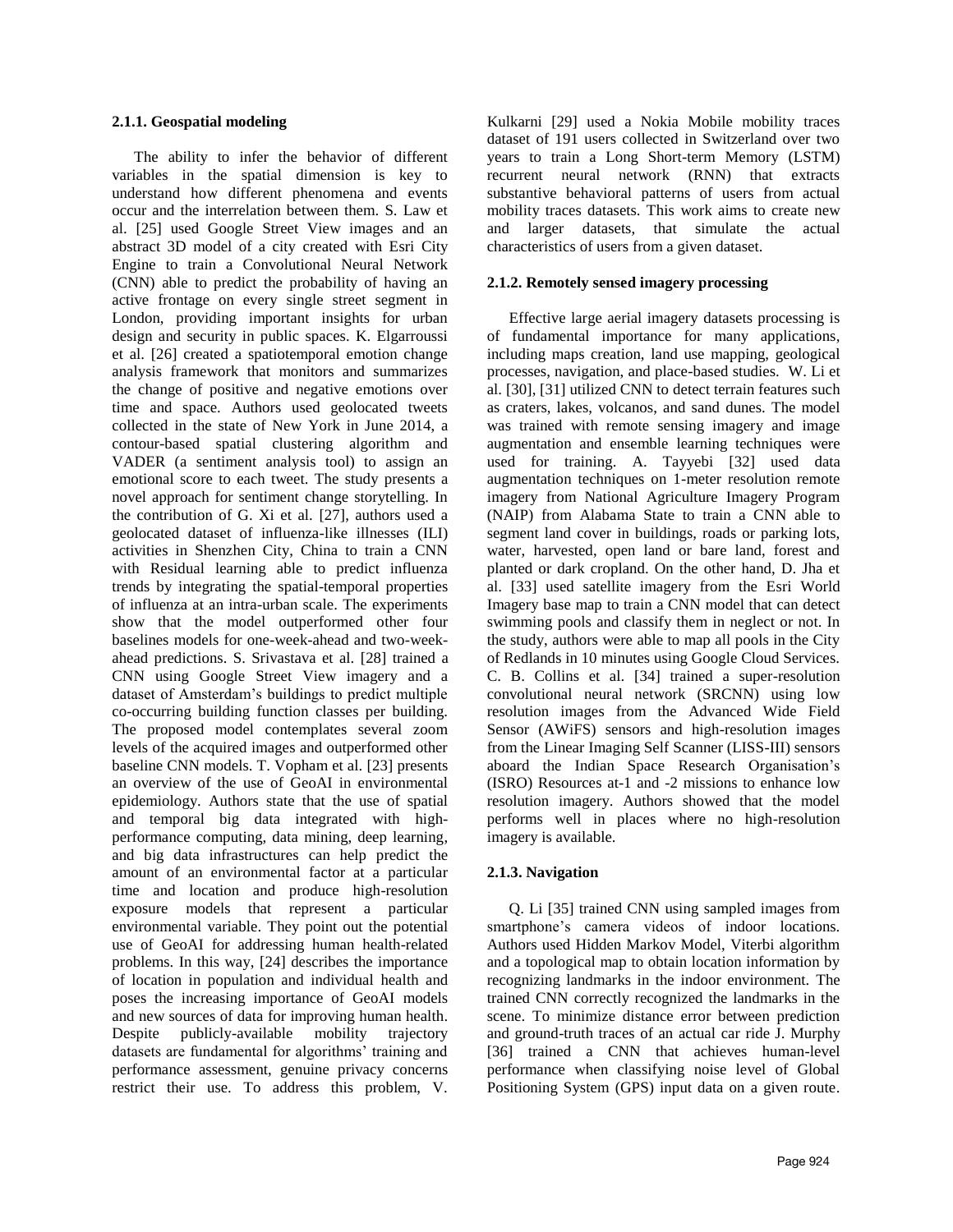The algorithm conditionally selects between using the raw GPS data and the map-matched route as the best estimate of a driving path. In [37] the authors analyze several Unmanned Aerial Vehicles (UAV) image localization research papers. Authors describe traditional visual localization systems based on image retrieval and image localization based on deep learning approaches. The purpose of visual localization systems is to find the highest matching image between the reference image database and the UAVs aerial image, and output position information in an acceptable time. T. Sun et al. [38] trained a CNN model that combines satellite imagery and GPS data to improve road extraction quality. The study used 120 satellite images from Beijing, paved roads data from OpenStreetMap as ground truth, and GPS data of 65 taxis in Beijing (a total 192 hours of driving) and showed improved performance over other alternatives. N. Pourebrahim et al. [39] compared the performance of Neural Networks and Gravity Models to predict human mobility between cities using Twitter data. Authors used the Origin-Destination Employment Statistics (LODES) for New York City from the U.S. Census Bureau as groundtruth data, containing workers home and employment locations with other characteristics such as age, earnings, industry distributions, and local workforce indicators. More than two million geolocated tweets posted in New York City from June 2015 to May 2016 were also used for the study. Results proved that adding Twitter data to both models improved the performance.

### **2.1.4. Governance and societal**

Governments are responsible for collecting and managing a vast amount of data, but their primary responsibility is to improve the quality of life of the citizens by making data-driven decisions. The previously described contribution of D. Jha et al. [33] for swimming pool detection, also suggests its utilization for vector-borne disease prevention, since the model can classify pools in neglect and nonneglect, preventing the spread of viruses carried by mosquitoes. At the same time, governments can benefit from this model to update the records of swimming pools for taxes assessment. In the last time, 3D city models have become a vital tool for decision making. D. Kudinov et al. [40] used 200 square miles of aerial LiDAR with 213,000 roof segments manually digitized by human editors including types such as flat, gable, hip, shed, dome, vault, and mansard to train a CNN that automatically generates segment polygons of roofs from a raster image. The model contributes to boosting human editors' productivity and reduce the cost of creating and maintaining 3D city models. T. O. [41] proposed a deep learning semantic segmentation algorithm for postdisaster damage mapping, taking as a case study the 2011 Tohoku Earthquake-Tsunami and aiming at accelerating operational disaster response practice. High-resolution Worldview-2 images were collected before and after the earthquake, and ground truth data were collected from damage inventories for the study area. Although the model showed a good performance, the authors pointed out the limitation of the optical remote sensor in identifying below-roof damage. This study was carried out using the Microsoft Azure resources provided by AI for Earth grant program.

As we can see from the applications described before, GeoAI models are generally supervised learning algorithms that rely heavily on the availability of labeled data for achieving acceptable performances.

### **2.2. GeoAI models for sustainable agriculture**

Maged N. et al. [24] points out the potential applicability of GeoAI in capturing and modeling location-based features at a high spatiotemporal resolution. However, GeoAI solutions reviewed have not addressed the mapping and characterization of cropping practices by harnessing the temporal dynamics of land use. GeoAI models, especially CNN's with convolutions applied in the temporal dimension, have the potential to harness significant amounts of data, including spectral and temporal characteristics of remotely sensed images, to classify agricultural practices. That would include unsustainable practices classes such as *three years of soybean monocropping* or *three years of corn monocropping*; and sustainable practices based on crop rotation schemas, such as *alfalfa – fallow – corn* rotation. A similar approach made use of single-date high spatial resolution imagery for classifying land use in six classes [32], as described before. Despite that one author considered using bitemporal (before and after disaster) satellite imagery for post-disaster damage mapping [41], the solution does not entirely rely on the pre-disaster imagery.

Scarce examples on the application of deep learning techniques on remotely sensed time-series can be found out of the GeoAI term scope. Zhong, Liheng et al. [42] have exploited the intrinsic characteristics of time-series data to describe seasonal patterns and sequential relationships for classifying summer crops. They developed different deep neural network architectures and used Enhanced Vegetation Index (EVI) calculated from Landsat Level 2 product imagery bands and ground in-situ data from California Department of Water Resources (see Table 1). Their results, based on an architecture that includes one-dimension convolution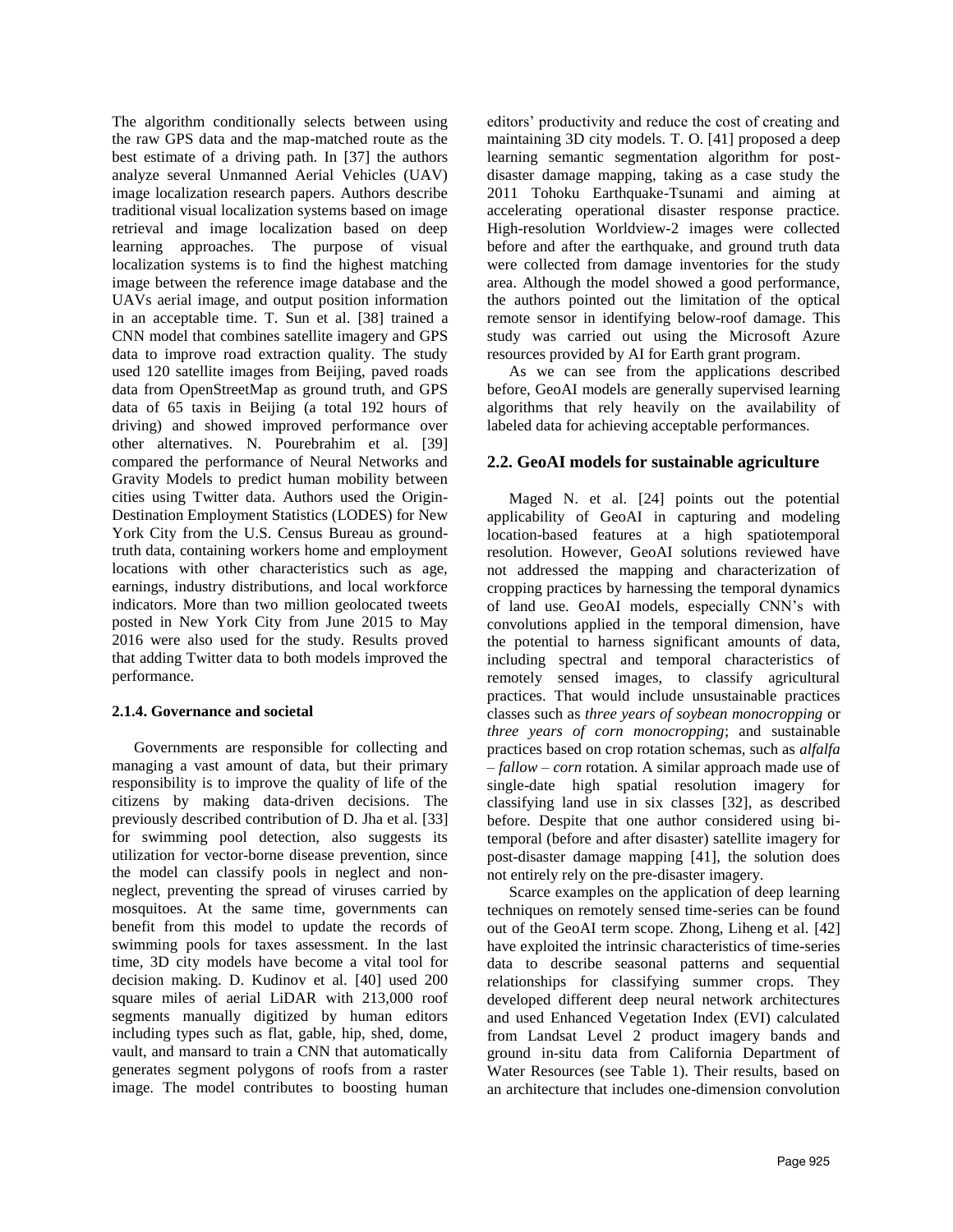and an inception module, outperformed traditional algorithms for land use classification including XGBoost, Random Forest, Support Vector Machine and recurrent deep neural networks. Pelletier et al. [43] proposed a temporal convolutional neural network constructed with three convolutional layers, a dense layer and finally, a Softmax layer. Different to [42], authors of this study used three spectral bands of the available satellite imagery. Results show that the proposed architecture outperformed Random Forest algorithm by 2 to 3 % and based on the evidence gathered they point out the importance of using both spectral and temporal dimensions when computing the convolutions.

### **3. Research Challenges**

Creating GeoAI models for mapping and characterizing sustainable agricultural practices (and also not sustainable practices) encompasses several challenges. Next, we list and classify them in datarelated (a-g) and model-related challenges (h-i). In our contribution, we address the challenges a-g related to time-series data acquisition and processing.

- a) **Lack of ground in-situ data:** Learning deep models for remote sensing images time-series requires geospatial and temporal labeled land use data, rich enough to understand the practices carried out in a specific period and at the pixel level (space). This type of data is usually collected by governmental organizations through land use surveys. Maged N. et al. [24] identified the challenge of scarce availability of labeled training data for GeoAI models.
- b) **Prerequired ground in-situ data GIS processing:** land use ground in-situ data is usually presented in a single year temporal resolution, while cropping patterns usually involve several years analysis. In this way, GIS processing tasks must be done to generate labels for each minimal homogeneous land parcel[. Figure 1](#page-5-0) shows an example of ground in-situ data GIS processing step for the years 2017-2018.
- c) **Satellite data acquisition:** high temporal and spatial resolution satellite imagery is needed to create time-series observational data of required length, consistency and continuity to capture land use dynamics features for the study area.
- <span id="page-4-0"></span>d) **Temporal mismatch of available ground in-situ and satellite data:** satellites have been launched in different dates. Several ground in-situ data sources available do not match, or partially match, the temporal availability of remotely sensed data for that place. [Table 1](#page-5-1) presents some identified sources of ground in-situ data together with their date range of availability.
- e) [Table](#page-5-2) 2 lists available satellites providing free imagery together with the launch date, revision time and the number of bands.
- <span id="page-4-1"></span>f) **Pixel-level sampling:** Time series can be created following a pixel-based or an object-based approach. In the first, the classification algorithms exploit the temporal variability of spectral characteristics between classes to classify a pixel. On the other hand, an object-based approach also exploits the spatial and textural information of a group of pixels grouped in a meaningful way, relying heavily on a previous perfect segmentation process [44]. Despite an object-based approach might be a valid option for a single year land use classification, where the agricultural fields are well defined [45], in our study we focus on the creation of labelled time-series representing agricultural practices across many years, thus, making the segmentation process dependent on the assumption that agricultural fields won't change their boundaries during that period. The pixel-level sampling process must ensure that the pixel data collected over time, always refer to the same point in the space, as shown in [Figure](#page-6-0) 2.
- <span id="page-4-3"></span>g) **Clouds coverage and missing data handling:** in areas of persistent clouds presence, or failure of the sensors, the availability of periodical observations can be compromised. The Best Available Pixel (BAP) strategy, used to create cloud-free and spatiallycontiguous image composites over large areas [46], is not applicable for time-series creation since each observation in time at the pixel level is important.
- <span id="page-4-2"></span>h) **Data format:** time-series data should be converted to a tabular format indexing the bands' information at the pixel and date level, enabling its consumption using the state-of-the-art deep learning frameworks.
- i) **Lack of temporal network architectures:** popular deep learning architectures currently used in the GeoAI domain exploit only the spatial and spectral data of single images. Land use practices analysis involves harnessing temporal information, together with the spatial and spectral information from satellite images. This shift from single image analysis to timeseries analysis creates the need for developing novel architectures [21], [47].
- j) **Spatial non-transferability of the models created:** ground truth data is scarce or inexistent for many places on Earth. The differences in climate, soil and agricultural practices across geographically separated regions compromise the performance of the developed models.

### **4. Methodology**

In our study, we focused on addressing the challenges a-g related to time-series data creation,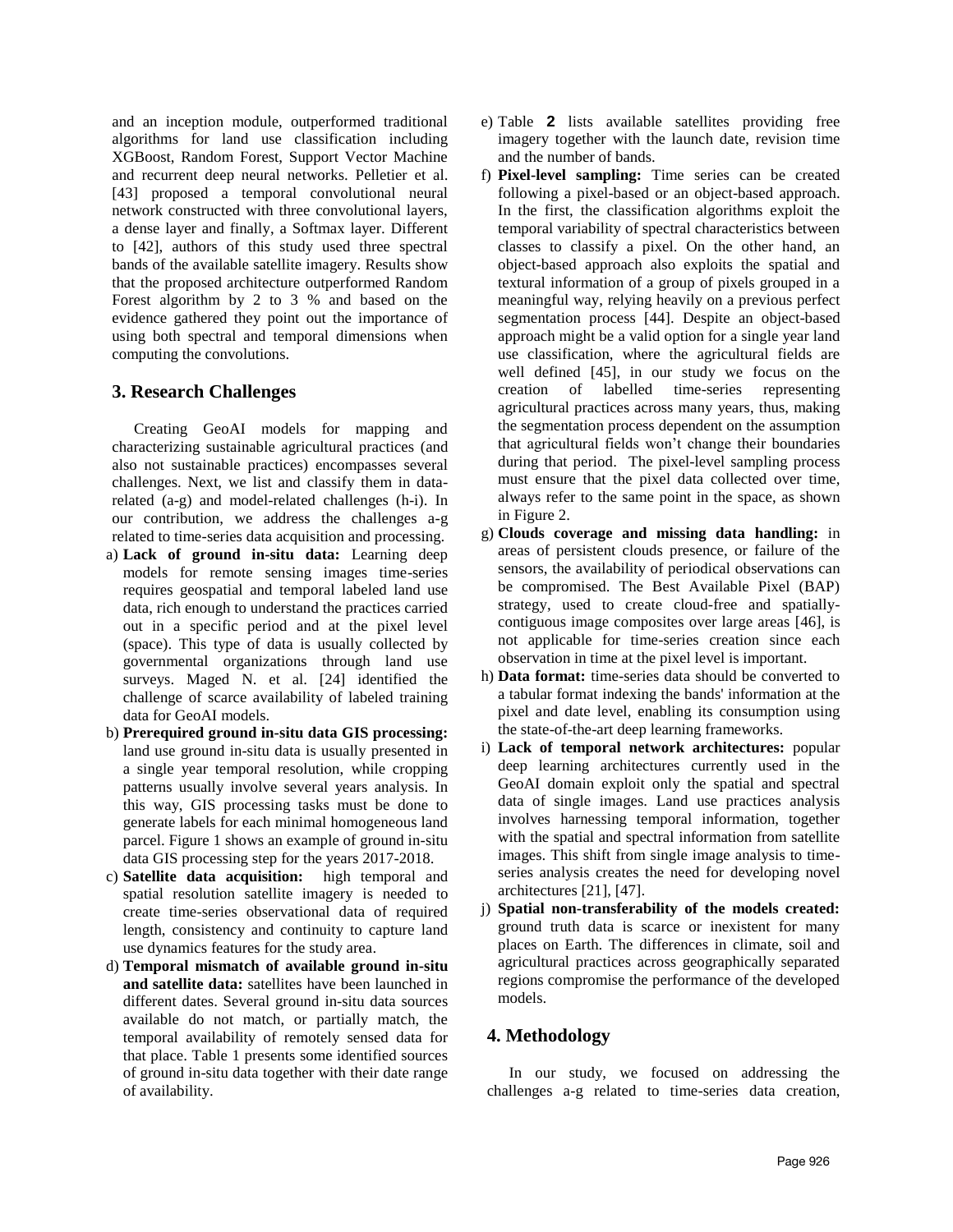identified in section 3. Our methodology combines desk research and the quantitative experimental method of analysis to construct a pipeline that enables the consumption of satellite imagery and the creation of temporal-sampled and labeled time-series datasets. In particular, we investigated the most common approaches and tools for image acquisition and processing used by the geospatial community.



a. shows the distribution of the parcels of alfalfa, corn and fallow for the year 2017.

b. shows the distribution of the crops over the same parcels but for the year 2018. The alfalfa parcel was divided in two, and soybean was grown in the left side sub-parcel, while alfalfa was planted again in the right side one. The fallow parcel remains the same, while the parcel where corn was grown for 2017 was replaced by sunflower next year.

c. shows the final minimal homogeneous land parcel labels for two years of analysis.

<span id="page-5-0"></span>Ground in-situ crops data for years 2017-2018.

Figure 1. GIS ground in-situ data processing

Table 1. Ground in-situ datasets identified

<span id="page-5-1"></span>

| <b>Dataset</b>                                         | <b>Description</b>                                                                                                                                                                                                                                      | Date<br>range                                     | Link                                                                                                               |
|--------------------------------------------------------|---------------------------------------------------------------------------------------------------------------------------------------------------------------------------------------------------------------------------------------------------------|---------------------------------------------------|--------------------------------------------------------------------------------------------------------------------|
| Californ<br>ia Land<br>Use<br>Survey                   | Yearly land use survey<br>conducted by the California<br>Department of Water<br>Resources. More than 95%<br>of the developed<br>agricultural areas are<br>visited in each survey, and<br>more than 70 crops<br>categories are mapped.                   | 1976,<br>1986.<br>1988-<br>1991,<br>1993-<br>2015 | https://water.ca.go<br>v/Programs/Water<br>-Use-And-<br>Efficiency/Land-<br>And-Water-<br>Use/Land-Use-<br>Surveys |
| Crop-<br>Scape                                         | The Cropland Data Layer is<br>a raster, geo-referenced,<br>crop-specific land cover<br>data layer created annually<br>for the continental United<br>States using moderate<br>resolution satellite imagery<br>and extensive agricultural<br>ground truth | 1997-<br>2018                                     | https://nassgeodat<br>a.gmu.edu/CropS<br>cape/                                                                     |
| <b>CEH</b><br>Land<br>Cover@<br>plus:<br>Crops<br>data | Record of all land<br>registered for agricultural<br>use and are submitted<br>annually by farmers                                                                                                                                                       | $2015 -$<br>2018                                  | https://www.ceh.a<br>c.uk/ceh-land-<br>cover-plus-crop-<br>map-quality-<br>assurance                               |

<span id="page-5-2"></span>Table 2. Free access observation satellites

| <b>Satellite</b> | Launch     | Revisit<br>time | <b>Bands</b><br>N <sub>2</sub> | <b>Resolution</b> |
|------------------|------------|-----------------|--------------------------------|-------------------|
| andsat 7         | 15/04/1999 | 8 davs          |                                | 30 m to 60 m      |

| Landsat 8       | 11/02/2013 |        | 11 | 30 m to 100 m |
|-----------------|------------|--------|----|---------------|
| Sentinel-<br>2A | 22/06/2015 | 5 days | 13 | 10 m to 60 m  |
| Sentinel-<br>2B | 07/03/2017 |        | 13 | 10 m to 60 m  |

#### **4.1. Context**

The context of this study is based on the characterization of agricultural practices in an area of San Jose, California, U.S.A. The region of interest was delimited by human observation at satellite-based maps and aiming at including an extended area of both agricultural activity and ground in-situ data availability. For the purposes of this study, we have a particular interest in analyzing how the Normalized Difference Vegetation Index (NDVI) varies depending on the different types of crops grown in a season. The practice of harvesting more than one crop in the same season is called sequential cropping and, as same as crop rotations, is also done as an ecological practice [17]. Thus, we will also analyze how the one-single crop a year and double-crop a year practices are reflected in the NDVI time-series.

#### **4.2. Imagery acquisition**

Optical satellite imagery can be consumed using several different tools and platforms. Lately, several online platforms started to provide access to EO data online [48]. During our study, we analyzed two of the most common ones<sup>3,4</sup> and we concluded that the main advantage put forward by those tools is online processing on the infrastructure provided while extracting data from this environment is challenging. Therefore, we dismissed this source. If we consider the research challenge [d\)](#page-4-0) we can observe that Landsat constellation provides a lower revisit time than Sentinel, but the overlapped period with ground in-situ data available is much higher. Due to this fact, Landsat products were preferred for this study. Among the available Landsat products, Landsat Level 2 is a research-quality, application-ready science product derived from Landsat Level 1 data [49] and can be downloaded, on-demand, from USGS webpage<sup>5</sup>. Because these images are radiometric-calibrated and atmospheric-corrected, the imagery preprocessing task is significantly simplified, and thus, we decided to use this type of data in our study. Although the QGIS tool provides a popular plugin called "Semi-Automatic

 $\overline{a}$ 

<sup>3</sup> <https://www.onda-dias.eu/cms/>

<sup>4</sup> <https://earthengine.google.com/>

<sup>5</sup> <https://earthexplorer.usgs.gov/>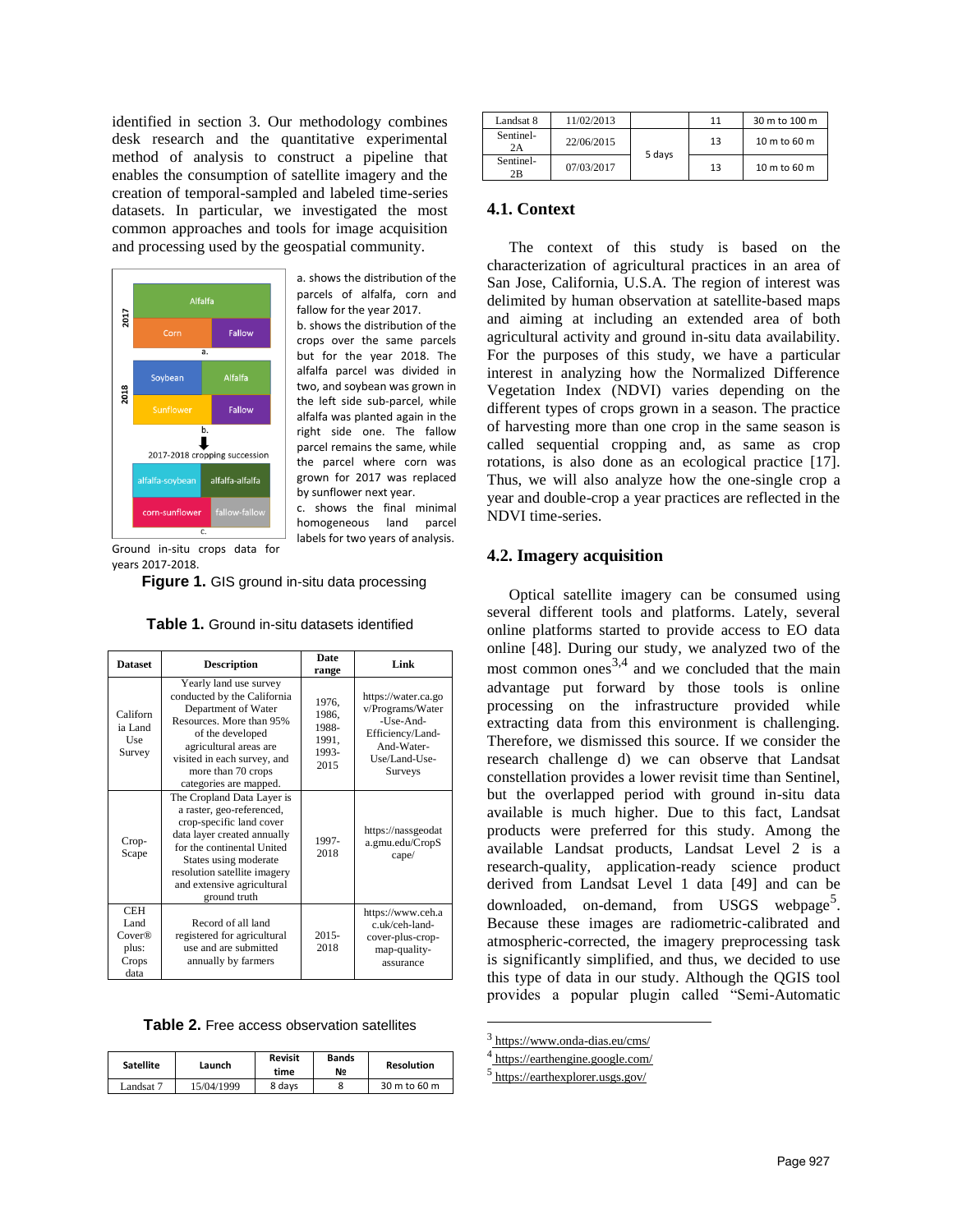Classification", which allows different products downloads, the new U.S. Geological Survey (USGS) Landsat Level 2 product is not available.

The download process requires the user to log in, select a Region of Interest (ROI), by either providing a shapefile or selecting a region from the map, and select the desired time range and image products. The metadata results are sent to the user email in a spreadsheet format. Last, the user needs to submit a list of Landsat Product Identifiers chosen from the received spreadsheet using the interface in Land Satellites Data System Science Research and Development webpage<sup>6</sup>. The contents available for request include Surface Reflectance for all multispectral bands and spectral indexes like NDVI and EVI. Once the order is processed, and the imagery is ready, the data can be downloaded using the bulk downloader script provided by this service.

### **4.3. Ground in-situ data acquisition and processing**

Some identified and useful ground in-situ data sources are listed in [Table 1.](#page-5-1) This type of geospatial data is usually distributed in vector or raster files. GIS software such as QGIS and ArcGIS are designed to handle and process this type of geospatial data and help create appropriate labels for the agricultural fields.

### **4.4. Pixel sampling and extraction**

Once the images acquired are decompressed and the ground in-situ data that we want to use as labels for the time-series are also downloaded and preprocessed, we face challenge [f\).](#page-4-1) This challenge addresses the need for taking pixel samples for each class in the ground in-situ data across all the satellite images, as depicted in [Figure](#page-6-0) 2. The first step for tackling this challenge is to be able to manage all satellite images as a single file containing multiple bands. Virtual Rasters help solve this issue, managing all the images as a virtual single file. Geospatial Data Abstraction Library (GDAL) provides support for its creation<sup>7</sup>. Orfeo ToolBox (OTB)<sup>8</sup> is an open-source project developed by the geospatial community for processing remote sensing images [50]. Despite that this library is very powerful in terms of scalability and versatility and it is widely used in the geospatial

 $\overline{a}$ 

community, it still does not provide a well-defined pipeline for automatically creating ordered time-series from several image sources. In this way, OTB provides support for *Polygon Class Statistics*, *Sample Selection* and *Sample Extraction* at the pixel level.



<span id="page-6-0"></span>Figure 2. Ground in-situ data and satellite images

Despite that the tool allows the use of several bands during the sample extraction phase, the tool does not provide support for:

1) automatically indexing the captured values at the pixel level by capture date; 2) performing temporal sampling; 3) filling the gaps caused by clouds or missing data; 4) handling the availability of more than one image in the area of interest, for a given date (as depicted in the example of **img 1** and **img 2** in [Figure](#page-6-0) [2\)](#page-6-0). Furthermore, the tool exports its results in SQLite format, creating an additional gap towards fulfilling challenge [h\).](#page-4-2) Thus, challenges [f\),](#page-4-1) [g\),](#page-4-3) and [h\)](#page-4-2) remain unsolved. After identifying these issues, we leveraged the OTB processing module in Python addressing these needs.

### **5. Results**

We developed an end to end pipeline that can consume a collection of satellite images and a ground in-situ shapefile dataset to create labeled, temporal sampled and linearly interpolated time series at the pixel level. [Figure 3](#page-6-1) presents a general overview of the pipeline. We have made our code available at <https://github.com/agustingp/remoteSensingTimeSeries> so that others build on our work.





<span id="page-6-1"></span>For showcasing the effectivity of our results, we used the pipeline for a collection of satellites images from San Jose, California, U.S.A using ground in-situ data gathered from California Land Use Survey (see

<sup>&</sup>lt;sup>6</sup> <https://espa.cr.usgs.gov/>

<sup>&</sup>lt;sup>7</sup><https://gdal.org/>

<sup>8</sup> https://www.orfeo-toolbox.org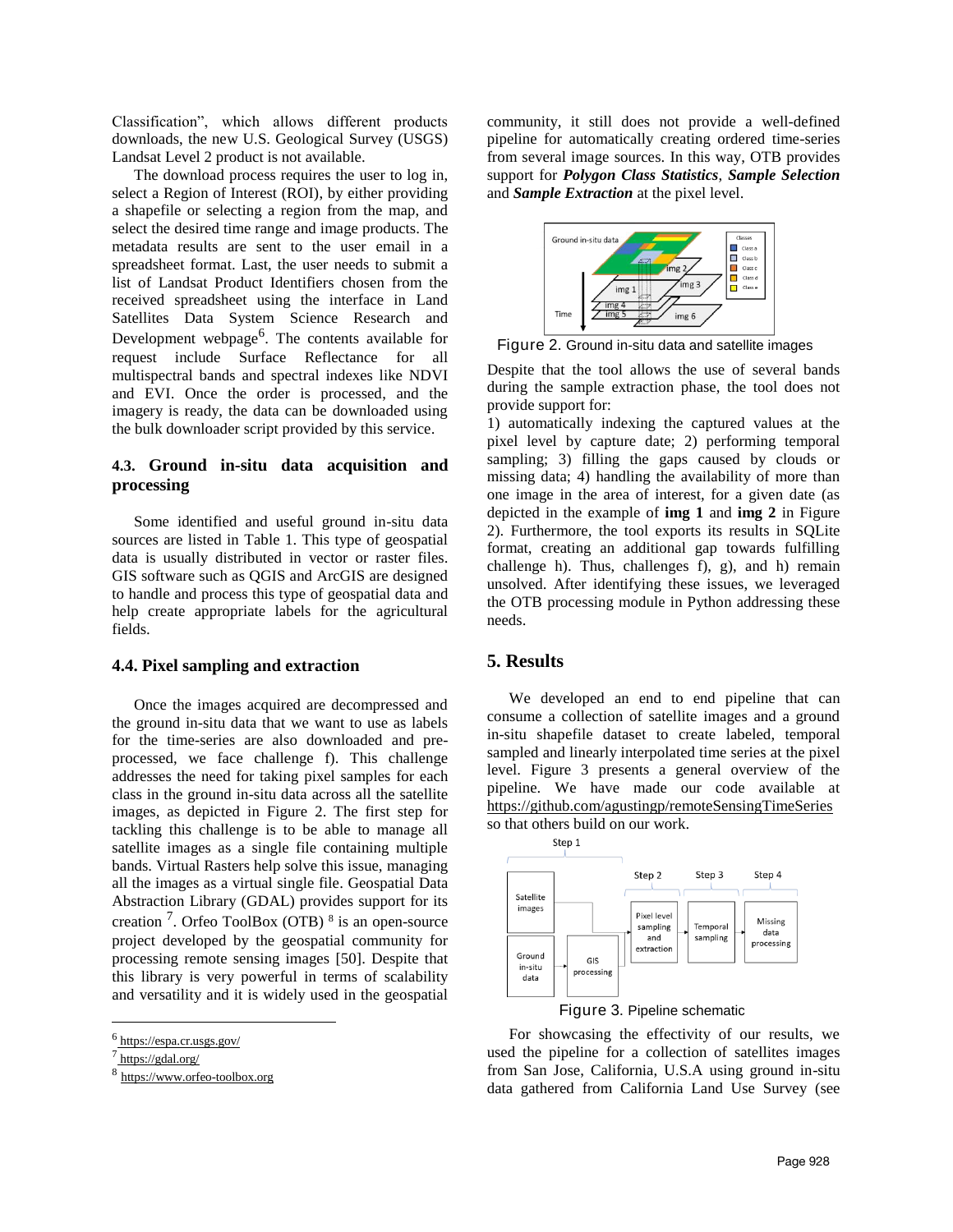[Table 1\)](#page-5-1). Next, we describe the results for each of the steps. During *Step 1*, we downloaded 74 satellite images from *Landsat 8 OLI/TIRS C1 Level-2* and *Landsat 7 ETM+ C1 Level-2* products intersecting the area of interest (described previously in the context definition) corresponding to the year 2014 and presenting less than 20% of cloud cover. The images were decompressed in a general directory containing a unique directory for each image product. Each image product consists of several bands, as depicted i[n Figure 4.](#page-7-0)



Figure 4. Satellite image product structure

<span id="page-7-0"></span>In this case, as we are using Landsat Level-2 processed data, each image product also has its correspondent Surface Reflectance, NDVI, and EVI layer. The ground in-situ data consists of a vector shapefile dataset for the year 2014 containing polygons mapping each agricultural parcel and providing different information at the polygon level.



One-year pixels NDVI time-series for single-crop practices. The time dimension is represented using a 2-days grid.

#### Figure 5. Single crops NDVI

<span id="page-7-1"></span>In this case, as we are working with one-year temporal resolution ground in-situ data, there is no need to perform GIS processing to calculate the agricultural practices labels (as was the case for the example depicted in [Figure 1,](#page-5-0) Section 3).

In *Step 2*, pixel-level sampling and extraction are supported by the provided script named *sampling extraction.py.* At this stage, the pipeline lets the user select the sampling strategy to be followed and the product band from which to extract the information. By default, all the samples available are extracted, and the pipeline uses NDVI product band, but multiple bands information can be extracted in parallel. The main output of this step is a tabulated structure containing, for each row, the geospatial information of the sample pixel and the bands (in this case NDVI) for each image of the collection. Missing values may occur, and no information about the capture date is yet available.



One-year pixels NDVI time-series for double crop-practices. The time dimension is represented using a 2-days grid. Figure 6. Double crops NDVI

<span id="page-7-2"></span>During *Step 3*, temporal sampling is supported by the provided script named *temporal\_sampling.py.* At this stage, the user can select the starting date for sampling. In this case, we selected "2014-01-01" and a frequency of two days. Considering that for our study area the minimum time distance between images acquired by Landsat 7 and Landsat 8 is one day (due to different orbits overlying the study area), we decided to establish a 2-day time grid, in order to minimize the distortion of this time relation while minimizing the overall time-series length. A 2-day grid will decrease the length of a single year time-series by half, while the worst possible time relation distortion will be of one day. For one year, the pipeline will create a grid of 183 observations and will try to complete it using the available information from the images collection. A look ahead strategy is followed to consider the availability of images on the dates that do not appear in the created grid. Missing values are still present.

Missing data processing is supported by the provided script *interpolation.py* during *Step 4.* The gaps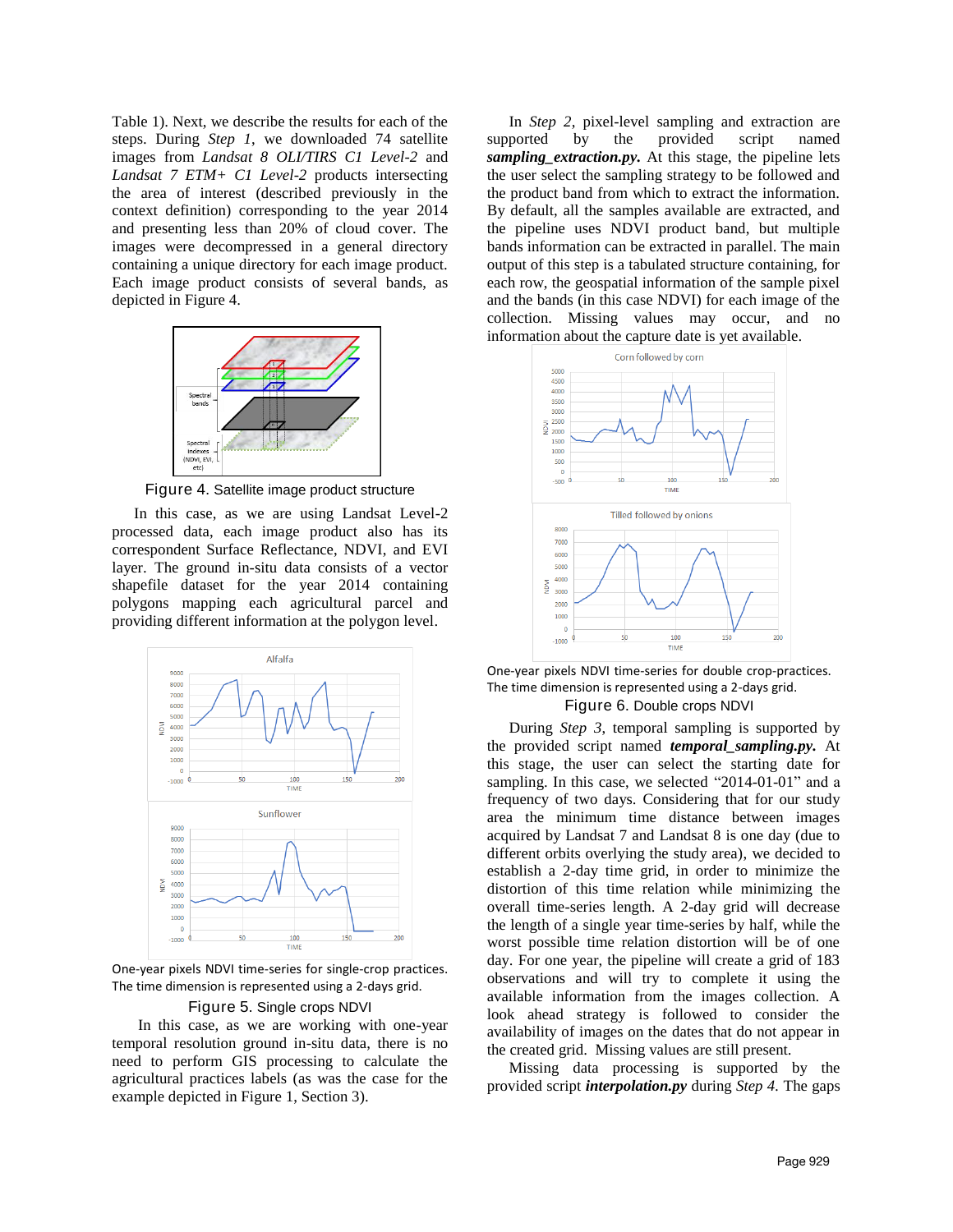produced by the absence of imagery, sensors failure, or clouds are filled using linear interpolation. Linear interpolation has demonstrated to be an effective method for remote sensing time series gap-filling [51], [52]. The tabulated structure is then saved in a CSV file, by using one row for each pixel and adding pixel-class information columns as required by the user, together with the time-indexed band values. Different bands values can be extracted for the same pixel, leveraging the satellite images spectral dimension. In [Figure 5](#page-7-1) and [Figure 6](#page-7-2) we present some temporal-sampled and labeled NDVI time-series for our region of interest.

### **6. Discussion**

The need for high-quality geospatial datasets labeling and characterizing land-use dynamics traverse many areas of applications, including growth urbanization analysis, soil erosion and desertification assessment, floods risk assessment, rural unpaved paths flooding prediction, shore shrinking assessment, city vegetation mapping, agriculture, among others. We believe this paper contributes to advancing GeoAI science in many of the areas mentioned and helps to reduce the gap between geospatial sciences and the AI community. The limitations of this work include lack of interpolation errors assessment for missing data processing and lack of multi-satellite sensor support. Future work will address these issues and will include a segmentation step in the pipeline for enabling objectbased analysis approach complementing the pixelbased approach followed in this publication, as well as a pixel-neighbourhood approach to also leverage the spatial dimension at the pixel level.

### **7. Conclusions**

In this paper, we presented the challenges associated with the creation of high-quality geospatial temporally-sampled and labeled datasets for sustainable agriculture GeoAI models development. We designed a pipeline for addressing these challenges, and we provided the actual implementation of the scripts supporting this process. Finally, we discussed other areas of application of the presented solution as well as limitations and future work.

## **8. References**

[1] J. De Baerdemaeker, *Precision agriculture technology and robotics for good agricultural practices*, vol. 1, no. PART 1. IFAC, 2013.

[2] K. J. Noone and C. Folke, "A safe operating space for humanity," no. May 2014, 2013.

[3] D. Malakoff, "Death by Suffocation in the Gulf of Mexico," *Science (80-. ).*, vol. 281, no. 5374, pp. 190–192, 1998.

[4] Millennium Ecosystem Assessment (Program), *Ecosystems and human well-being : our human planet : summary for decision-makers*, no. 5. 2005.

[5] M. D. A. Rounsevell, J. E. Annetts, E. Audsley, T. Mayr, and I. Reginster, "Modelling the spatial distribution of agricultural land use at the regional scale," *Agric. Ecosyst. Environ.*, vol. 95, no. 2–3, pp. 465–479, 2003.

[6] FAO, "The challenge of Global Agriculture towards 2050," *How to Feed World 2050*, pp. 1–4, 2009.

[7] A. H. Society, "Fallowing , Crop Rotation , and Crop Yields in Roman Times Author ( s ): Kenneth D . White Published by : Agricultural History Society Stable URL : http://www.jstor.org/stable/3741455," vol. 44, no. 3, pp. 281– 290, 2016.

[8] W. Claupein, "Geisler, G.: Pflanzenbau. Ein Lehrbuch - Biologische Grundlagen und Technik der Pflanzenproduktion. Zweite, neubearb. und erw. Aufl., Verlag Paul Parey, Berlin und Hamburg, 1988; 530 Seiten, 201 Abbildungen und 282 Tabellen, kartoniert DM 128,-; ISBN 3–48," *J. plant Nutr. soil Sci.*, vol. 151, no. 4, pp. 273–274, 1988.

[9] P. Coleman, *Guide for Organic Crop Producers*. 2012.

[10] B. G. Ellis, W. L. Hargrove, F. J. Pierce, and C. W. Rice, "Crop Rotation and Its Impact on Efficiency of Water and Nitrogen Use," no. 12542, 2013.

[11] S. J. Sarandón and Claudia Cecilia Flores, *Agroecología: bases teóricas para el diseño y manejo de Agroecosistemas sustentables*. Universidad Nacional de La Plata – Editorial de la Universidad de La Plata, 2014.

[12] T. Dias, A. Dukes, and P. M. Antunes, "Accounting for soil biotic effects on soil health and crop productivity in the design of crop rotations," *J. Sci. Food Agric.*, vol. 95, no. 3, pp. 447–454, 2014.

[13] R. Sahajpal, X. Zhang, R. C. Izaurralde, I. Gelfand, and G. C. Hurtt, "Identifying representative crop rotation patterns and grassland loss in the US Western Corn Belt," *Comput. Electron. Agric.*, vol. 108, pp. 173–182, 2014.

[14] TWN, *Agroecology: Key Concepts and Practices*. 2015.

[15] D. Tilman, K. G. Cassman, P. A. Matson, R. Naylor, and S. Polasky, "Agricultural sustainability and intensive production practices," *Nature*, vol. 418, no. August, pp. 671– 677, 2002.

[16] A. Bégué *et al.*, "Agricultural Systems Studies using Remote Sensing To cite this version: HAL Id: hal-02098284," 2019.

[17] A. Bégué *et al.*, "Remote sensing and cropping practices: A review," *Remote Sens.*, vol. 10, no. 1, pp. 1–32, 2018.

[18] FAO, "Handbook on remote sensing for agricultural statistics," 2016.

[19] C. Gómez, J. C. White, and M. A. Wulder, "Optical remotely sensed time series data for land cover classification: A review," *ISPRS J. Photogramm. Remote Sens.*, vol. 116, pp.

<sup>&</sup>quot;This publication has emanated from research conducted with the financial support of Science Foundation Ireland (SFI) under Grant Number SFI/12/RC/2289\_P2, co-funded by the European Regional Development Fund".